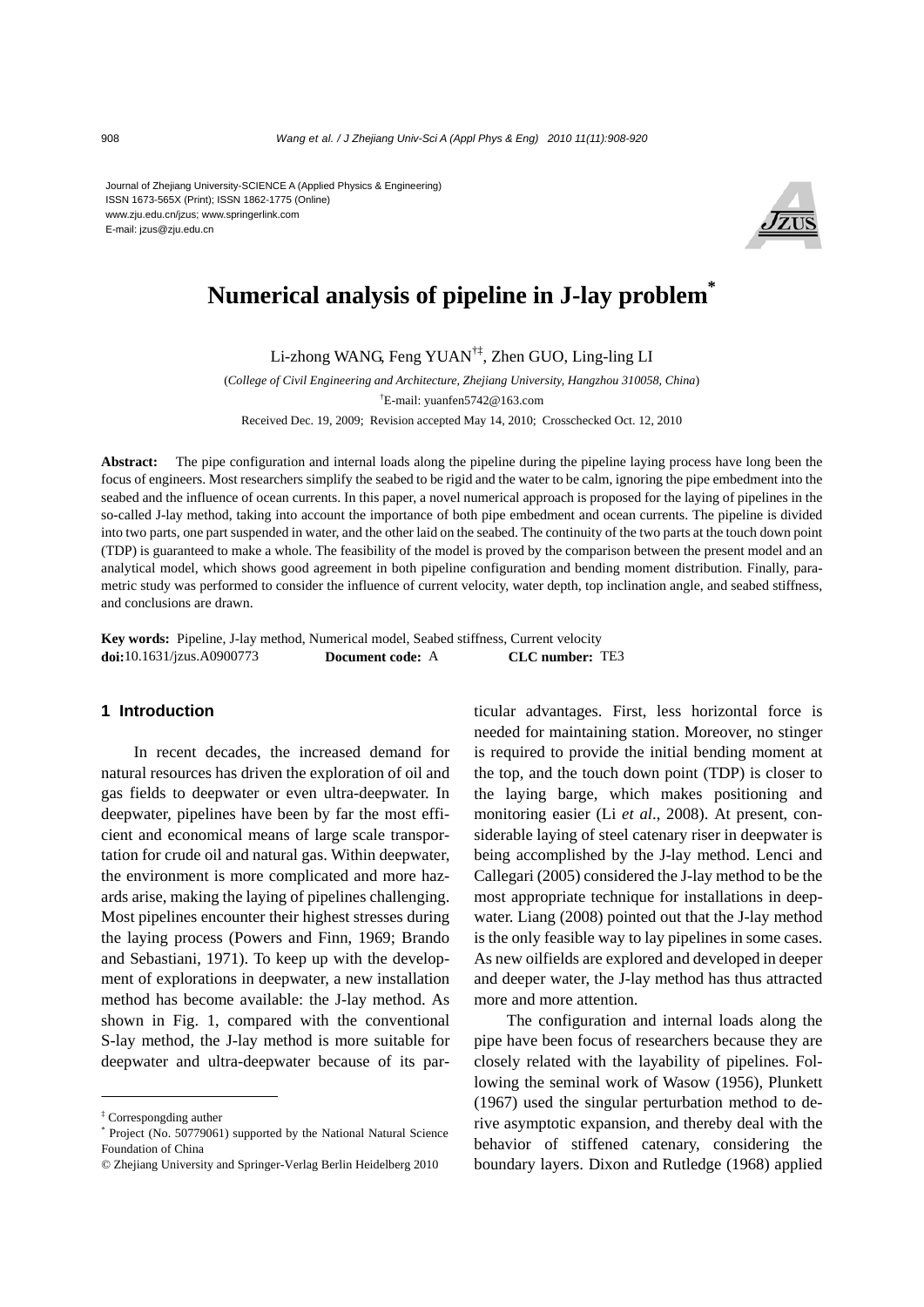Plunkett's expansions to the analysis of the J-lay method. Palmer *et al*. (1974), Guarracino and Mallardo (1999), and Zhou (2008) developed the expansions to analyze the S-lay method. The method of asymptotic expansion has proved an important approach, but it is not able to consider the effect of ocean currents and pipe embedment. Pipe embedment is important because it not only influences the load distribution but also determines the initial condition of further movement of pipelines in service, such as buckling and walking. Thus, much work has been done on this subject (Murff *et al*., 1989; Aubeny *et al*., 2006; Cheuk *et al*., 2008; Merifield *et al*., 2008; 2009). Considering the importance of seafloor interaction, Pulici *et al*. (2003) presented a finite element modeling of the J-lay method which considered the pipeline embedment based on the experience accumulated in the Blue Stream Project, which tends to transport gas from Russia to Turkey. Lenci and Callegari (2005) investigated some analytical models to reveal the theoretical basis of the J-lay problem. However, the solution is not easy to obtain because the equations in their models are highly nonlinear. Moreover, the influence of ocean currents cannot be considered. The importance of ocean currents has been demonstrated by many investigations into the cable installation problem (Casarella and Parsons, 1970; Burgess, 1994; Vaz and Paten, 2000), but it is seldom considered in the pipeline laying process. Some available numerical tools take into account the influence of current and seabed embedment, and most of the tools are developed on the basis of finite element analysis. Of the available numerical tools, OFFPIPE is most frequently used. In OFFPIPE, the top tension should be assumed before calculation, which makes it less convenient for deepwater pipeline laying because the monitoring parameter in deepwater is the geometry and in particular the liftoff angle (Perinet and Frazer, 2007). In addition, commercial numerical tools are often uneconomical. The model presented in this work is based on the monitored liftoff angle, which makes it more advantageous for pipeline laying in deepwater. And the calculation of the present model requires merely several seconds on a common personal computer, but still provides reliable results. The theory of the present model can help engineers to understand the nature of the complex phenomena which characterize pipeline laying.

The aim of this paper is to present a simple numerical model for the analysis of J-lay problem. In this model, the pipeline is divided into two parts: one part suspended in water and the other laid on the seabed. To focus on the main points without redundancies, the following assumptions are made:

1. For the portion in water, the pipeline is so long that it becomes flexible. The bending moment is negligible compared with axial tension, and thus the bending stiffness can be neglected in this work. This assumption has been used in some previous work (Dixon and Rultledge, 1968; Langner, 1984).

2. Axial tension of the pipe laid on the seabed is considered constant.

3. Axial deformation of the pipe is neglected because it has little influence in practical application (Lenci and Callegari, 2005).

4. The model is restricted to the static case.

5. The laying process is considered as a planar problem only.



**Fig. 1 Configuration of pipelines in the laying process by the J-lay method (a) and S-lay method (b)**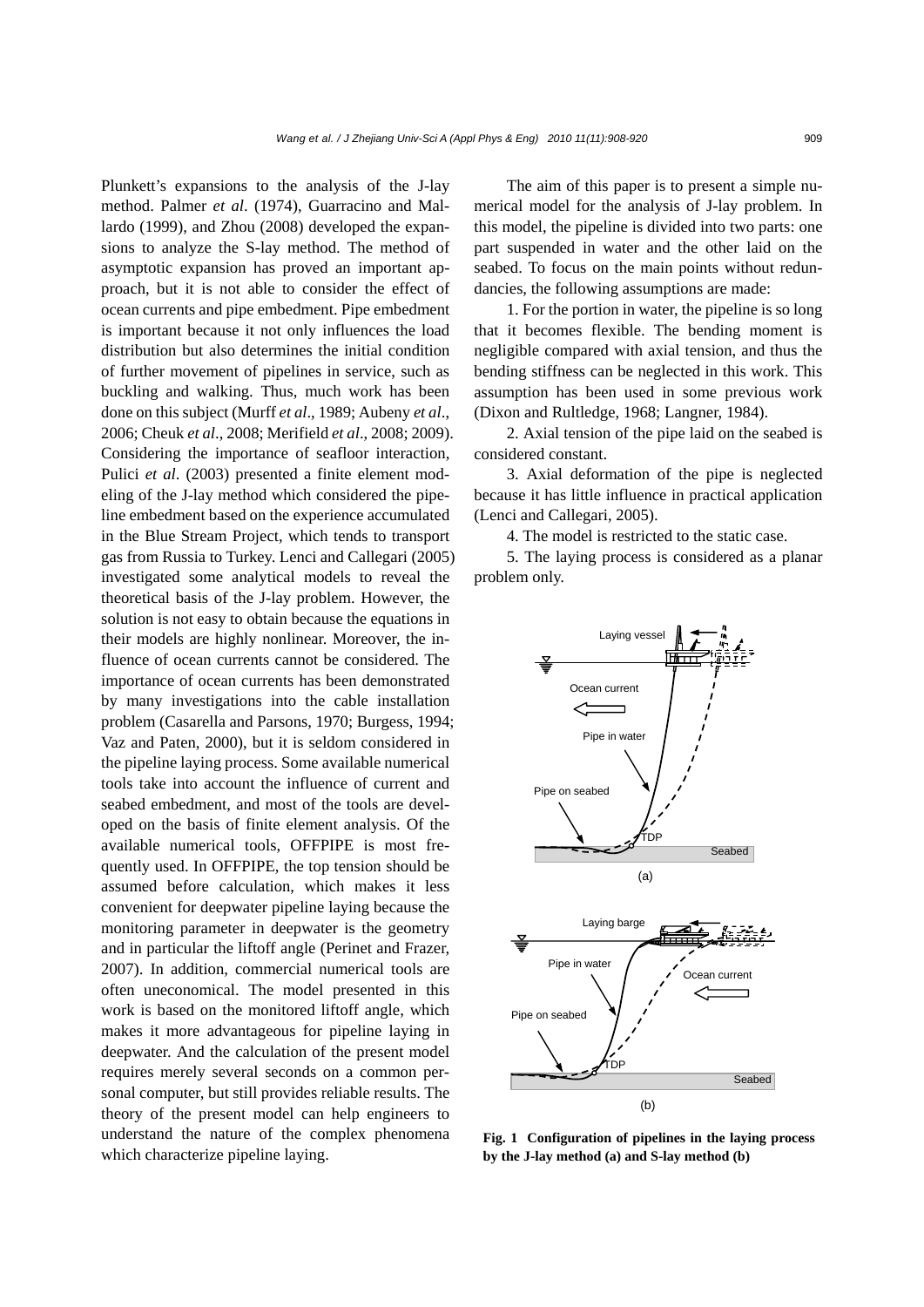At present, little work has been done to calculate the overall configuration for the J-lay problem, taking the pipe embedment into consideration. Furthermore, no published method takes into account the influence of ocean currents. One of the main achievements of this paper is proposing a simple numerical model taking into account the influence of ocean currents and seabed stiffness, and the importance of their influence is demonstrated.

#### **2 Formulation of governing equations**

Various mechanical features play a key role in a successful laying, such as top angle, water depth, ocean currents, seabed stiffness, etc. All these issues require appropriate modeling and must be accurately investigated.

1. Portion of pipe suspended in water

Due to the passing current and waves, the flow field around the pipe is highly complicated and hard to predict. At present, although some available numerical tools could be applied to determine the hydrodynamic loading, they are not yet economical for this application. Thus, the commonly used semiempirical Morison's equation is adopted (Morison *et al*., 1950).

Consider a differential pipe segment of stretched length d*l* subjected to gravity, external hydrodynamic loading as well as its internal structural response loading (Fig. 2a).

Taking the equilibrium of the vertical force *H*, horizontal force *V* and bending moment *M* of this differential element and neglecting the high-order terms, the governing equations for the pipe are derived as

$$
dV = Ft dl \sin \theta - Fn dl \cos \theta - wdl,
$$
 (1)

$$
dH = Fn dl \sin \theta + Ft dl \cos \theta,
$$
 (2)

$$
dM = Vd\cos\theta - Hd\sin\theta, \tag{3}
$$

where  $\theta$  is the inclination slope, dl is the length of a pipe segment, and *w* is the submerged weight of the pipe per unit length. The steady hydrodynamic forces in the normal and tangential directions  $F_n$  and  $F_t$  can be obtained by Morison's equation:

$$
F_{\rm n} = 0.5 \rho_{\rm w} C_{\rm n} D(v \sin \theta)^2, \tag{4}
$$



**Fig. 2 Force sketch of segments of pipe in water (a) and on the seabed (b)**

$$
F_{\rm t} = 0.5 \rho_{\rm w} C_{\rm t} D(v \cos \theta)^2, \qquad (5)
$$

where  $\rho_w$  is the density of ocean water,  $v$  is the current velocity,  $C_n$  and  $C_t$  are the drag coefficients in the normal and tangential directions, respectively.

The directions of hydrodynamic forces are closely related with the current direction. The current in Fig. 2a is in the negative *x* direction. If the direction changes to the positive *x* direction, the corresponding hydrodynamic forces in the governing equations should be replaced by  $-F_n$  and  $-F_t$ , respectively.

By virtue of assumption 1, the portion in water is unable to resist the bending moment. Therefore, the direct relationship between forces and the angle *θ* can be extracted from Eq. (3):

$$
\frac{V}{H} = \tan \theta,\tag{6}
$$

where *V* and *H* are components of axial tension in vertical and horizontal directions, respectively. So the inclination angle  $\theta$  is only controlled by axial tension.

Neglecting axial strain and shear strain of the pipe, the following geometric relations can be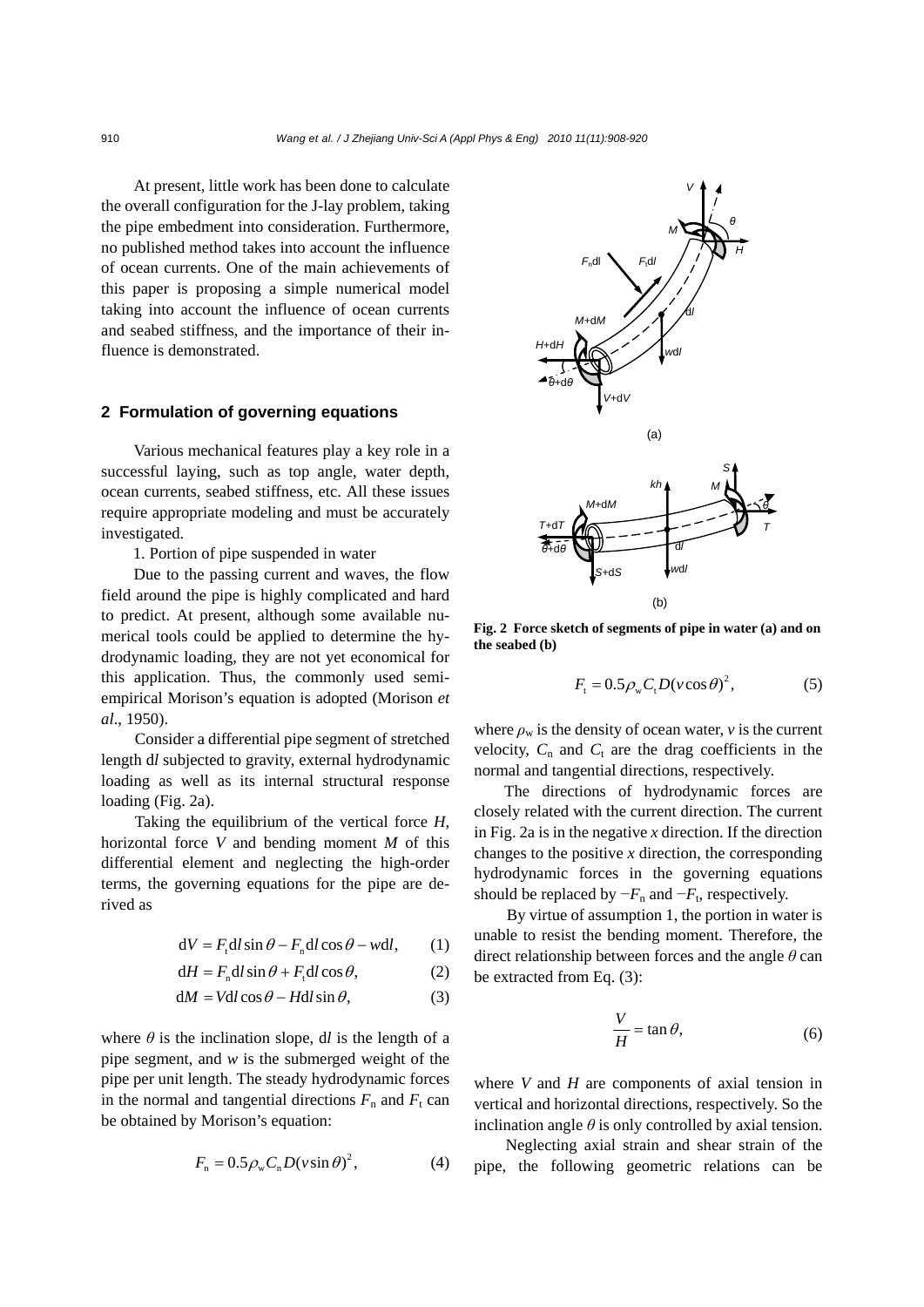obtained:

$$
dx = dl \cos \theta, \tag{7}
$$

$$
dy = dl \sin \theta. \tag{8}
$$

Note that although the pipe in water does not support flexure according to the assumptions of this work, the real bending moment can be approximately obtained by multiplying the bending stiffness *EI* and the curvature *κ*:

$$
M = EI\kappa. \tag{9}
$$

2. Portion of pipe laid on the seabed

Generally, the current velocity at the seabed is small, so the influence of ocean current could be ignored for the pipe on the seabed. But the bending moment of this portion plays an important role on the neighborhood of TDP, so it should be taken into consideration.

To guarantee the continuity of bending moment at TDP, the seabed is not considered rigid, but behaves like a Winkler foundation. The elementary beam theory is used as the basis for developing formulations for a differential segment as shown in Fig. 2b:

$$
EI\frac{d^4y}{dx^4} - T\frac{d^2y}{dx^2} + k(y - h) = w,\qquad(10)
$$

where  $T$  is a constant tension,  $k$  is the seabed stiffness, and *h* is the depth from the sea level. For  $T > 2\sqrt{E/k}$ . no real solution can be obtained; but for  $T \leq 2\sqrt{E/k}$ . the general solution can be obtained by

$$
y = h + \frac{w}{k} + c_1 e^{-\alpha x} \cos(\beta x) + c_2 e^{-\alpha x} \sin(\beta x)
$$
  
+ 
$$
c_3 e^{\alpha x} \cos(\beta x) + c_4 e^{\alpha x} \sin(\beta x),
$$
 (11)

where  $c_1$ ,  $c_2$ ,  $c_3$ , and  $c_4$  are unknown coefficients, and

$$
\alpha = \frac{1}{2} \sqrt{2 \sqrt{\frac{k}{EI}} + \frac{T}{EI}},\tag{12}
$$

$$
\beta = \frac{1}{2} \sqrt{2 \sqrt{\frac{k}{EI}} - \frac{T}{EI}}.
$$
\n(13)

It must be noted that the inequality  $T \leq 2\sqrt{Elk}$ needs to be checked at the end of calculation, and it can always be satisfied by the solutions presented in the following work.

The pipe laid on the seabed is modeled as a beam on the Winkler foundation. Since it is a long distance from TDP to the anchor pile, the pipe on the seabed can be treated as a beam of infinite length. Considering the boundary condition at  $x \rightarrow \infty$ , where the embedment of pipe is only influenced by its selfweight and the value of *y* approximates  $h + \frac{w}{x}$ ,  $+\frac{w}{k}$ ,  $c_3$  and  $c_4$  must be zero. Therefore, Eq.  $(12)$  can be simplified as

$$
y = h + \frac{w}{k} + c_1 e^{-\alpha x} \cos(\beta x) + c_2 e^{-\alpha x} \sin(\beta x). \tag{14}
$$

The associated bending moment and shear are

$$
M = -EI \frac{d^2 y}{dx^2},
$$
 (15)

$$
S = -EI\frac{d^3y}{dx^3}.
$$
 (16)

The geometric relations here are the same as those of pipe in water, namely Eq. (7) and Eq. (8).

# **3 Numerical solution**

The key for numerical calculation is to obtain a reasonable top tension by continuous iteration. If the top tension is determined, the configuration and internal loads of the whole pipe can be easily determined.

## **3.1 Iteration process**

The pipe in water is divided into *n* elements with the same d*y* along the vertical direction in the global coordinate system, and all segments are considered to be small elements without curvature, for simplicity, as shown in Fig. 3. The pipe segments are numbered by index *i* which ranges from 1 at the top to *n* at the seabed, and the corresponding ending points (EPs) of segments range from 1 to *n*+1.

Consider an arbitrary element *i* in water in Fig. 4a, the formulations of geometric and equilibrium relations can be derived: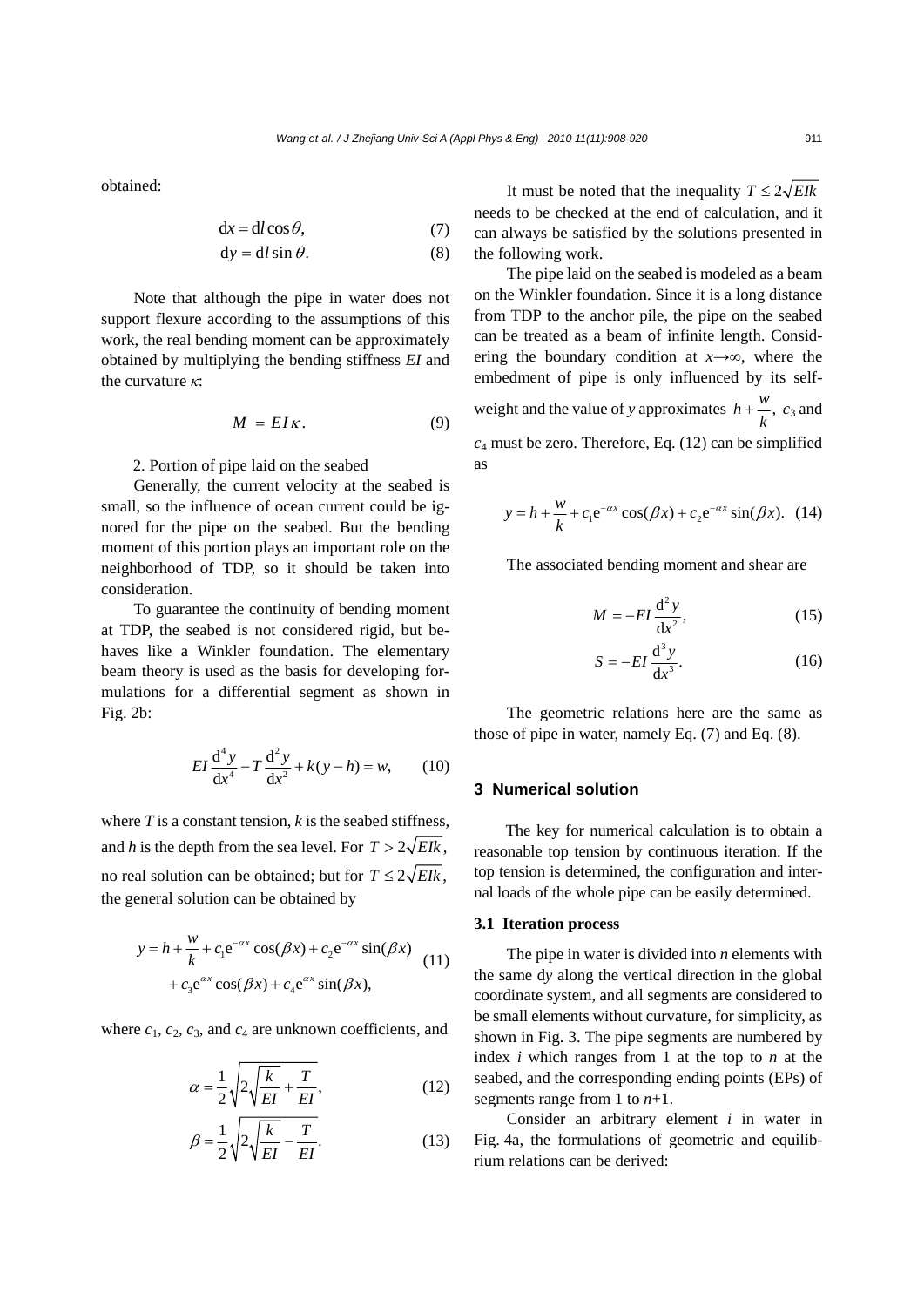

**Fig. 3 Element division of the model**

$$
x_{i+1} = x_i + \frac{dy}{\tan \theta_i},\tag{17}
$$

$$
y_{i+1} = y_i + dy,\t\t(18)
$$

$$
dl_i = \frac{dy}{\sin \theta_i},\tag{19}
$$

$$
V_{i+1} = V_i + F_u \mathrm{d}l_i \sin \theta_i - F_{ni} \mathrm{d}l_i \cos \theta_i - w \mathrm{d}l_i, (20)
$$

$$
H_{i+1} = H_i + F_{ii} \mathrm{d}I_i \cos \theta_i + F_{ni} \mathrm{d}I_i \sin \theta_i. \tag{21}
$$

For pipe on the seabed, Eq. (14) should be solved to determine the two variables  $c_1$  and  $c_2$ , which needs two boundary conditions. After that, the pipe should be divided into small segments with the same d*l* along its axis, as shown in Fig. 4b, to obtain the final results. Considering the boundary conditions at  $x \rightarrow \infty$  have already been satisfied in Eq. (14), to guarantee the continuity at TDP, two boundary conditions, namely the continuity of coordinates and the slope at TDP, are adopted:

$$
y_{\text{TOP}} = h,\tag{22}
$$

$$
y'_{\text{TDP}} = \tan \theta_{n+1}.\tag{23}
$$

On the basis of Eqs. (22), (23), and (14), *c*1 and  $c_2$  can be uniquely determined for a given  $T_1$ , and then the corresponding pipe configuration and internal loads along the pipe can be obtained. For a different *T*1, the results are different. However, only one group of results can guarantee the continuity of bending moment at TDP, which needs to be checked at the end of each calculation. Thus, iteration is needed to obtain



**Fig. 4 Force sketch of calculation elements of pipe in water (a) and on the seabed (b)** 

the reasonable  $T_1$ , and when  $T_1$  is determined, the configuration and internal loads of pipe laid on the seabed could be obtained on the basis of Eqs. (14)  $-(16)$ :

$$
x_{i+1} = x_i + dx,\t\t(24)
$$

$$
y_{i+1} = y|_{x = x_{i+1}}, \tag{25}
$$

$$
T_i = T_{n+1},\tag{26}
$$

$$
M_{i} = -EI \times \frac{d^{2} y}{dx^{2}} \bigg|_{x=x_{i}} , \qquad (27)
$$

$$
S_i = -EI \times \frac{d^3 y}{dx^3}\bigg|_{x=x_i},\tag{28}
$$

where the index *i* begins with *n*+1 at the TDP, and ends at the EP, for pipe laid on the seabed.

#### **3.2 Calculation procedure**

At the beginning, basic parameters are inputs for both parts of pipe in water and on the seabed. To start the calculation of pipe in water, it is necessary to assume an initial  $T_1$ , and  $T_1=1.1wh$  is recommended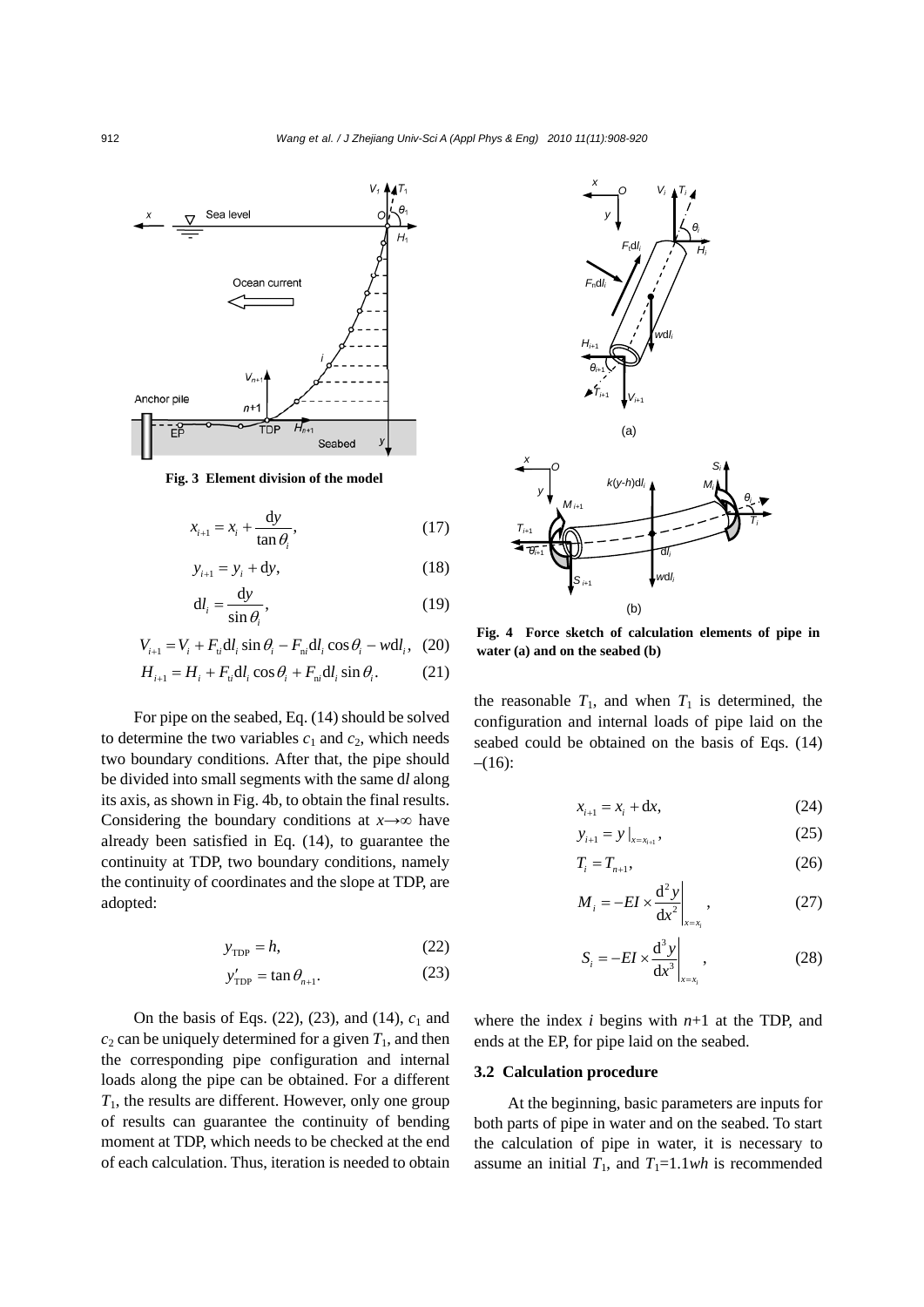for the first step of iteration according to the following calculations. When the calculation of pipe in water is complete, verification is needed to see if the axial tension is large enough to support the self-weight of the pipe. If  $V_i < 0$  appears,  $T_1$  must be too small and should be increased. After  $V_i > 0$  is satisfied,  $T_{n+1}$  and  $\theta_{n+1}$  can then be input into Eq. (22) and Eq. (23) to determine the two unknown parameters  $c_1$ and  $c_2$ , respectively.

Next, the bending moment along the pipe laid on the seabed can be obtained by Eq. (15). To guarantee the continuity of bending moment at TDP,  $|M_{\text{top}}^{+} - M_{\text{top}}^{-}| < \varepsilon$  must be satisfied, where  $\varepsilon$  is a small specified quantity,  $M_{\text{TDP}}^+$  and  $M_{\text{TDP}}^-$  are both bending moments at TDP which obtained from equations of pipeline in water and on the seabed, respectively. If the bending moment is continuous, the calculation can proceed to EP which is set previously by pipe length from water level  $l_{EP}$  or the distance from the vessel in the  $x$  direction  $x_{EP}$ . The detailed process is shown in Fig. 5.

#### **3.3 Example and comparison**

#### 1. Parameter selection

Parameters are critical for the calculation and they should be selected rationally. Table 1 shows basic parameters including the elastic modulus *E*, density of the sea water  $\rho_w$ , density of the steel pipe  $\rho_p$ , outer and inner diameters *D* and *d*, depth from the sea level *h*, inclination slope at the top  $\theta_1$ , and current velocity *v*. The hydrodynamic parameters and the seabed stiffness are discussed in detail as follows. In addition, the water is assumed to be calm in order to make it possible to compare the results with those of Lenci and Callegari (2005).

The relationship between soil resistance *R* and the embedment *e* is nonlinear, and much work has been done to reveal the interaction mechanism between pipe and the seabed (Murff *et al*., 1989; Aubeny and Dunlap, 2003; Bridge *et al*., 2004; Aubeny *et al*., 2005; Merifield *et al*., 2008). In this work, the interaction relationship between pipe and seabed is obtained based on Aubeny *et al*. (2005) which concluded an empirical power expression:

$$
\frac{R}{S_u D} = a \left(\frac{e}{D}\right)^b, \tag{29}
$$

where  $S_u$  is the undrained shear strength of the seabed, kPa. Coefficients *a* and *b* are related with pipe roughness and the variation of shear strength of soil.

The pipe is assumed to be rough, and the shear strength of soil varies linearly with the depth from 0 at the mudline by an increase rate  $n=1.5$  kPa/m (Fig. 6).

The values of *a* and *b* for different cases can be determined according to (Aubeny *et al*., 2005): for *e*/*D*<0.5, the recommended values of coefficients are *a*=5.95 and *b*=0.15, so *R*=6.8425*D*<sup>0.85</sup>*e*<sup>1.15</sup>; for *e*/*D* 



**Fig. 5 Flow scheme for J-lay method calculation** 

**Table 1 Basic parameters** 

|  | $\rho_{\rm w}$ $\rho_{\rm p}$ $D$ d $h$ $\theta_1$ v |  |  |  |
|--|------------------------------------------------------|--|--|--|
|  | (Pa) $(kg/m^3)$ $(kg/m^3)$ (m) (m) (m) (°) (m/s)     |  |  |  |
|  | $2.1 \times 10^{11}$ 1030 7850 0.60 0.55 2000 80     |  |  |  |



**Fig. 6 Sketch of a penetrating pipe segment**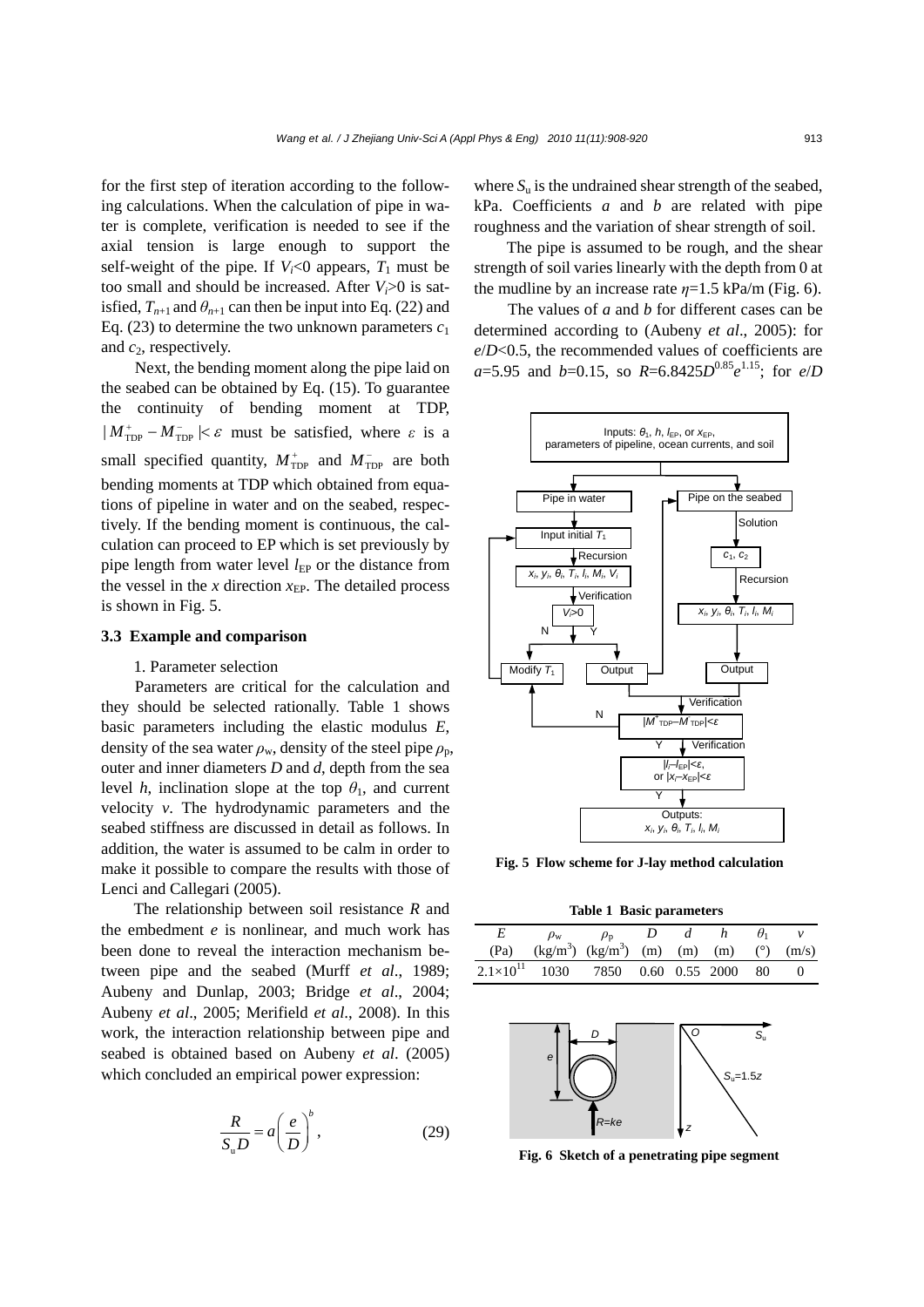>0.5, *a*=6.02 and *b*=0.20, so *R*=9.03*D*<sup>0.8</sup> $e^{1.2}$ , where the indexes of *e*, namely 1.15 and 1.2, are very close to 1, so the results can be fitted linearly with the fitting correlation coefficient up to 0.9888, as shown in Fig. 7. The fitted soil stiffness  $k=5.91$  kN/m<sup>2</sup> is adopted for the following calculations, thus the soil resistance *R*=5.91*e* kN/m.



**Fig. 7 Relationship between resistance and embedment for depth up to two diameters** 

As for the hydrodynamic parameters, the normal drag coefficient *C*n depends on many factors such as Reynolds number, roughness of the pipe, and vortex induced vibration (Berteaux, 1976).  $C_n=1.2$  is chosen in the following calculations. Wilson (1960) recommended that the ratio of  $C_t/C_n$  ranges from 0.01 to 0.03 for different cylinders and cables. In this work,  $C_t/C_n=0.02$  is selected, so  $C_t=0.024$ .

2. Result analysis

The results of the numerical example are compared with the analytical model of Lenci and Callegari (2005). As shown in Fig. 8a, the overall configurations of pipeline calculated by the analytical model and the presented numerical model almost coincide. The configurations of the two models at the neighborhood of TDP are illustrated in Fig. 8b. The difference between the configurations may be ascribed as the influence of the boundary layer which also causes some difference in bending moments as shown in Fig. 9a. The axial tensions are almost the same, as shown in Fig. 9b. The differences between the results of the two models are shown quantatively in Table 2, where the difference percentages for  $M_{\text{max}}$ ,  $T_{\text{max}}$ ,  $T_{\text{TDP}}$ , and  $x_{\text{TDP}}$  are very small. Note that in the distribution curve of bending moment calculated from the presented numerical model, there is an inflection point at TDP, as shown in Fig. 9a. The inflection point is caused by a sudden change of shear force when the pipe first touches the seabed at TDP.



**Fig. 8 Configuration comparison of overall pipeline (a) and neighborhood of TDP (b)** 

#### **4 Parametric study**

In this part, the effects of water depth, ocean currents, top angle, and seabed stiffness are investigated in detail to predict their influence on the internal load distribution and pipe configuration. Prediction of load distribution, especially the maximum tension and maximum bending moment, is vital for the safety of pipelines. The loads at TDP are also important because fatigue failure always occur at the neighborhood of TDP. Prediction of pipe configuration, including the distance from TDP to the laying vessel, helps the positioning of the pipeline. Moreover, the embedment of pipe is important because it determines the initial condition of further movement of pipe at work, and it is also predictable in this study.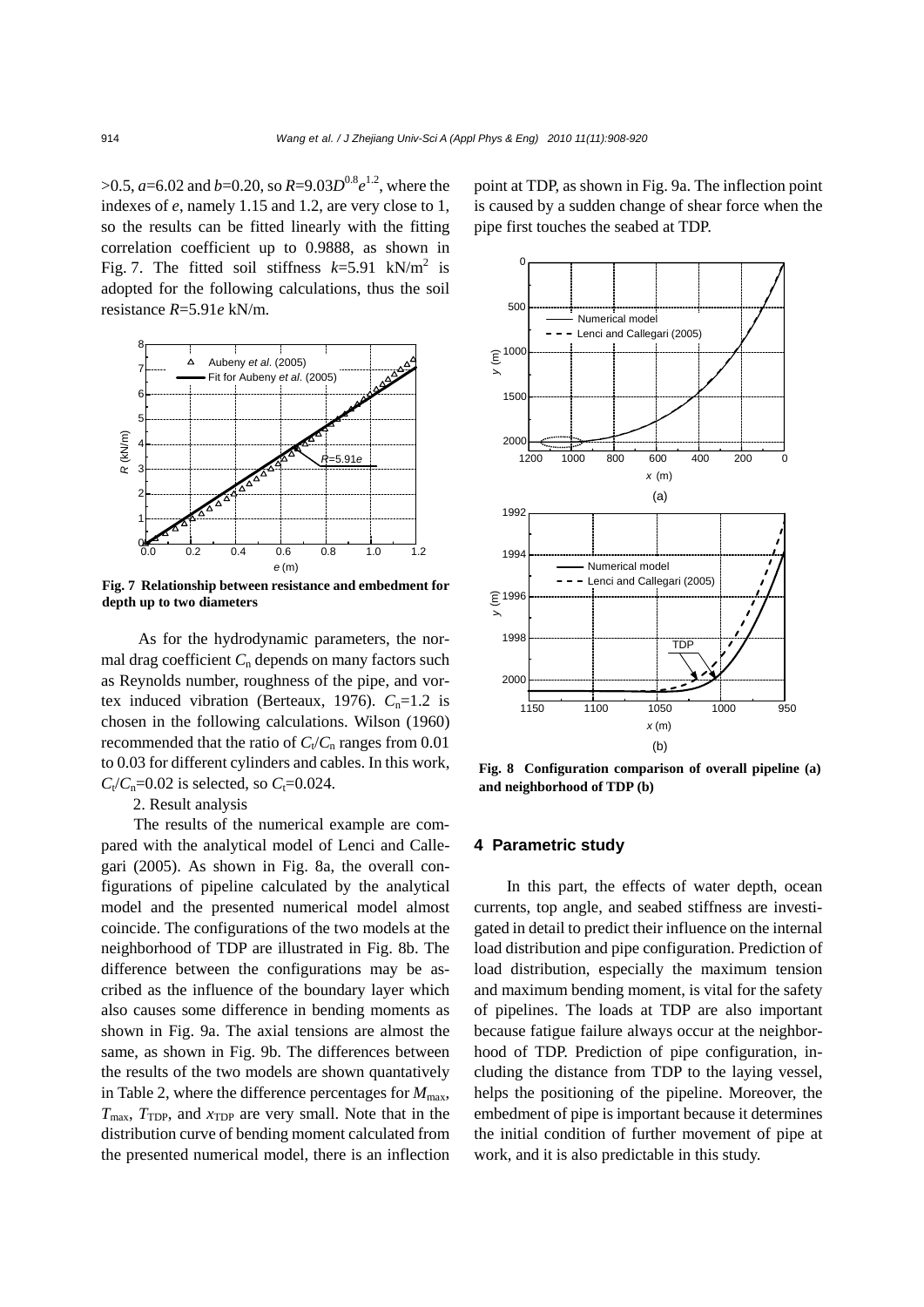

**Fig. 9 Distribution of bending moment (a) and axial tension (b)** 

**Table 2 Difference between the numerical and analytical models** 

| Item                         | $M_{\rm max}$ (MN·m) $T_{\rm max}$ (MN) $T_{\rm TDP}$ (MN) $x_{\rm TDP}$ (m) |      |       |         |
|------------------------------|------------------------------------------------------------------------------|------|-------|---------|
| Numerical                    | 0.93                                                                         | 7.31 | 1.27  | 1006.55 |
| model<br>Analytical<br>model | 0.90                                                                         | 7.31 | 1.29  | 1020.80 |
| Difference                   | 3.33%                                                                        | 0%   | 1.57% | 1.42%   |

# **4.1 Influence of water depth**

One of the most attractive features of the J-lay method is its favorable applicability in deepwater and ultra-deepwater. As the water becomes deeper, the configuration and stress state of the pipeline change greatly. Four different depths are chosen for the analysis: 1000, 1500, 2000, and 2500 m. Other parameters are the same as shown in Table 1.

Fig. 10 shows the changes of the pipe profile for different depths, where the maximum pipe embedment (*e*max) locates near TDP. The changes of forces along the pipe are shown in Fig. 11. As shown in Table 3, the distance from TDP to the laying vessel is always about half the water depth for each case, and the pipe embeds less into the soil near TDP with the increasing water depth, and the maximum embedment becomes closer to embedment at  $x \rightarrow \infty$  ( $e_{x \rightarrow \infty}$ ). Critical loads for different water depths are shown in Table 4.



**Fig. 10 Configuration of pipeline for different ocean depths** 



**Fig. 11 Distribution of bending moment (a) and axial tension (b) for different water depths**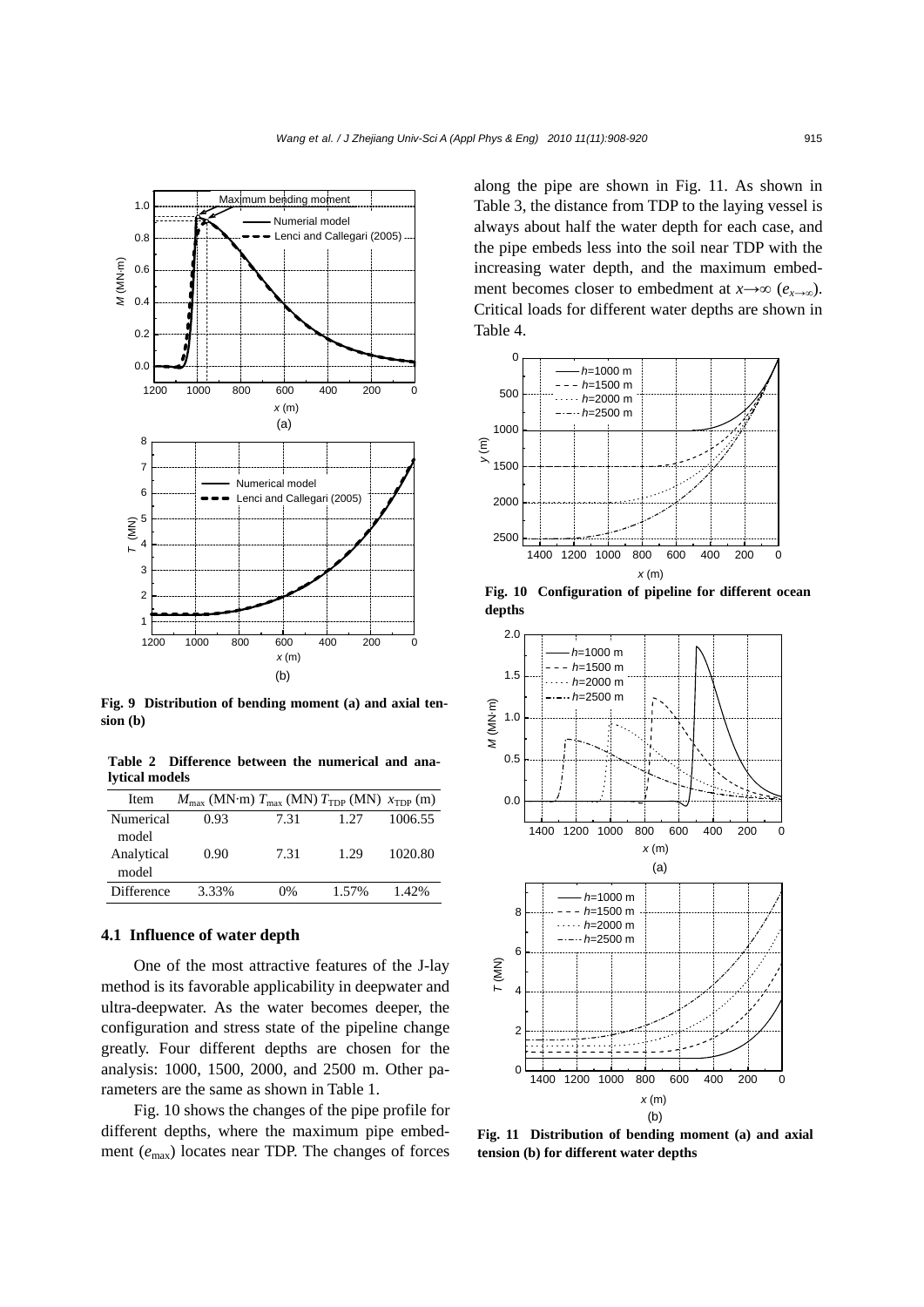| beament for amerent water depths |              |                      |                      |  |  |  |
|----------------------------------|--------------|----------------------|----------------------|--|--|--|
| Depth $(m)$                      | Distance (m) | $e_{\text{max}}$ (m) | $e_{x\to\infty}$ (m) |  |  |  |
| 1000                             | 497.58       | 0.71                 | 0.51                 |  |  |  |
| 1500                             | 752.00       | 0.60                 | 0.51                 |  |  |  |
| 2000                             | 1006.55      | 0.55                 | 0.51                 |  |  |  |
| 2500                             | 1261.19      | 0.53                 | 0.51                 |  |  |  |

**Table 3 Distances from TDP to the vessel and pipe embedment for different water depths** 

| Table 4 Critical loads for different depths |
|---------------------------------------------|
|---------------------------------------------|

| Depth $(m)$ | $M_{\rm max}$ (MN·m) | $T_{\rm max}$ (MN) | $T_{\text{TDP}}$ (MN) |
|-------------|----------------------|--------------------|-----------------------|
| 1000        | 1.86                 | 3.65               | 0.64                  |
| 1500        | 1.24                 | 5.48               | 0.95                  |
| 2000        | 0.93                 | 7.31               | 1.27                  |
| 2500        | 0.75                 | 9.13               | 1.59                  |

#### **4.2 Influence of ocean current velocity**

The distribution of current velocity depends on many issues such as water depth, topography, wind, and temperature. For example, the maximum current velocity in South China Sea is generally less than 1 m/s and sometimes reaches 2 m/s. For simplicity, the distribution of current velocity is considered to vary linearly with the maximum velocity at the surface and zero at the bottom. And seven different maximum surface velocities are selected with their positive directions the same as the positive *x* direction: −2, −1, −0.5, 0, 0.5, 1, 2 m/s. For other parameters, please refer to Table 1.

For convenience in calculation, the EP is set by  $l_{EP}=1.5h$ . And 1.5*h* is enough to guarantee that the position of EP does not change with currents. Thus, the pipes in different current velocities have the same EP (Fig. 12).

Fig. 12 and Fig. 13 show the configuration and internal loads along the pipeline in different velocity distributions, respectively. Note that the bending moment for a top velocity of 2 m/s is not plotted in Fig. 13a, because its maximum bending moment  $M_{\text{max}}$ is far larger than other cases, as shown in Table 5.

Table 6 demonstrates that with increasing current velocity, TDP becomes closer to the laying vessel and the pipe embeds deeper into the soil near TDP. And in Table 5,  $M_{\text{max}}$  increases as current velocity gets higher. On the contrary,  $T_{\text{max}}$  and  $T_{\text{TDP}}$  decrease.

#### **4.2 Influence of top angle**

In the laying process, top angle varies continuously to accommodate the variation of loads, which leads to a small bending moment at the top during the



**Fig. 12 Configuration of pipeline under different ocean currents** 



**Fig. 13 Distribution of bending moment (a) and axial tension (b) under different ocean currents** 

**Table 5 Critical loads for different current velocities** 

| $v_{\text{max}}$ (m/s) | $M_{\rm max}$ (MN·m) | $T_{\text{max}}$ (MN) | $T_{\text{TDP}}$ (MN) |
|------------------------|----------------------|-----------------------|-----------------------|
| $-2$                   | 0.51                 | 8.38                  | 2.35                  |
| $-1$                   | 0.77                 | 7.58                  | 1.55                  |
| $-0.5$                 | 0.88                 | 7.38                  | 1.34                  |
| 0                      | 0.93                 | 7.31                  | 1.27                  |
| 0.5                    | 0.99                 | 7.24                  | 1.20                  |
|                        | 1.20                 | 7.02                  | 0.98                  |
|                        | 11.58                | 6.13                  | 0.10                  |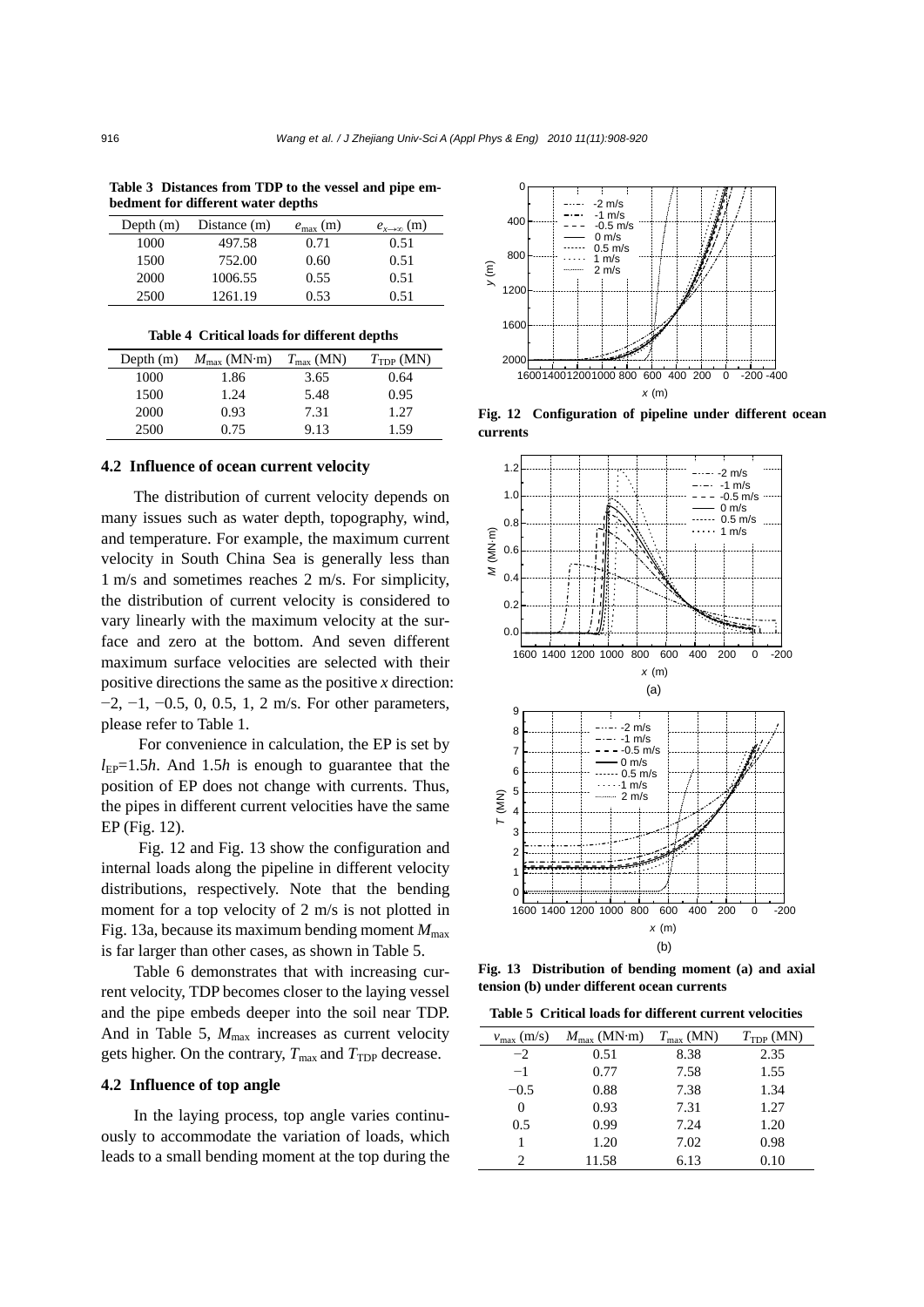**Table 6 Distance from TDP to the vessel and pipe embedment under different currents** 

| $v_{\text{max}}$ (m/s) | Distance (m) | $e_{\text{max}}$ (m) | $e_{x\to\infty}$ (m) |
|------------------------|--------------|----------------------|----------------------|
| $-2$                   | 1263.3       | 0.51                 | 0.51                 |
| $-1$                   | 1076.6       | 0.53                 | 0.51                 |
| $-0.5$                 | 1024.5       | 0.54                 | 0.51                 |
| 0                      | 1006.6       | 0.55                 | 0.51                 |
| 0.5                    | 988.3        | 0.56                 | 0.51                 |
|                        | 931.5        | 0.59                 | 0.51                 |
| 2                      | 669.1        | 0.74                 | 0.51                 |

whole process. This is exactly one of the main advantages of the J-lay method. Fig. 14 shows the configuration of pipe for different top angles of 80°, 81°, 82°, 83°, 84°, 85°. The variation of loads is shown in Fig. 15. Other parameters are selected according to Table 1.



**Fig. 14 Configuration of pipeline for different top angles**

As the top angle increases, the distance between TDP and the laying vessel decreases, while the maximum pipe embedment grows rapidly, as shown in Table 7.

Table 8 indicates that the maximum bending moment *M*<sub>max</sub> varies considerably for different top angles with a growing trend as the top angle gets larger. The decreases of  $T_{\text{max}}$  and  $T_{\text{TDP}}$  result from the shorter length of catenary part and smaller demand for horizontal force.

## **4.3 Influence of seabed stiffness**

The stiffness of the seabed is important because it greatly influences the behavior of pipe at the neighborhood of TDP and the embedment of pipe laid on the seabed. Four types of soil with different shear strengths are selected: *η*=1.0, 1.5, 2.0, and 2.5 kPa/m. On the basis of Aubeny *et al*. (2005), the relationship between soil resistance and pipe embedment can be obtained. Then a linearly fitted relationship for each soil type can be achieved, as shown in Fig. 16 and Table 9.



**Fig. 15 Distribution of bending moment (a) and axial tension (b) for different top angles**

**Table 7 Distances from TDP to the vessel and pipe embedment for different top angles** 

|    | Distance (m) | $e_{\text{max}}$ (m) | $e_{x\to\infty}$ (m) |
|----|--------------|----------------------|----------------------|
| 80 | 1006.6       | 0.55                 | 0.51                 |
| 81 | 926.1        | 0.57                 | 0.51                 |
| 82 | 844.1        | 0.59                 | 0.51                 |
| 83 | 760.1        | 0.63                 | 0.51                 |
| 84 | 673.6        | 0.68                 | 0.51                 |
| 85 | 583.8        | 0.75                 | 0.51                 |

**Table 8 Critical loads for different top angles** 

| $\theta_1$ (°) | $M_{\rm max}$ (MN·m) | $T_{\rm max}$ (MN) | $T_{\text{TDP}}$ (MN) |
|----------------|----------------------|--------------------|-----------------------|
| 80             | 0.93                 | 7.31               | 1.27                  |
| 81             | 1.06                 | 7.16               | 1.12                  |
| 82             | 1.21                 | 7.01               | 0.98                  |
| 83             | 1.41                 | 6.88               | 0.84                  |
| 84             | 1.68                 | 6.74               | 0.71                  |
| 85             | 2.05                 | 6.61               | 0.58                  |
|                |                      |                    |                       |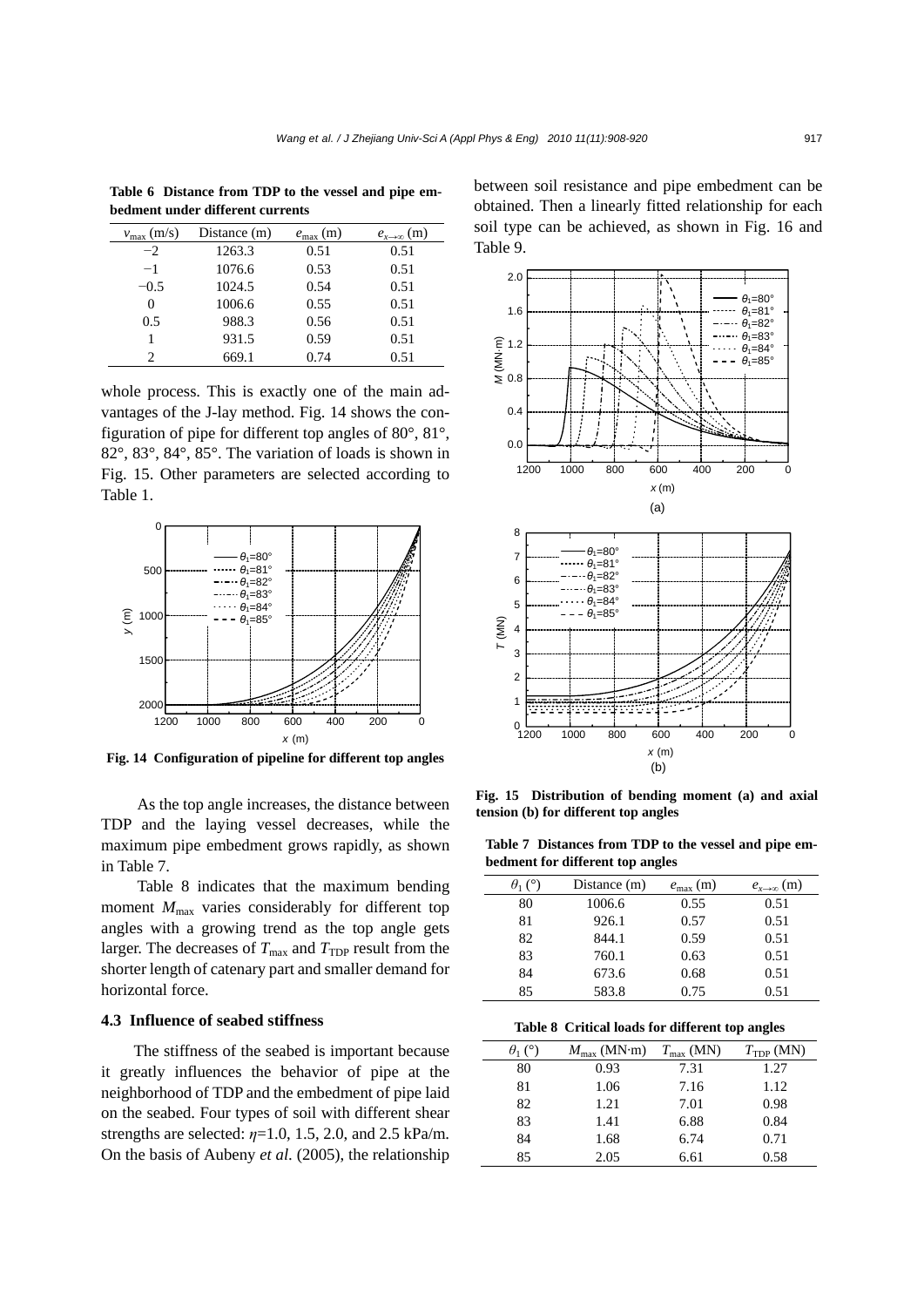

**Table 9 Seabed stiffness for different soil strengths** 

| $\eta$ (kPa/m)                             | 1.0 | $1.5 \t2.0$ | 2.5  |
|--------------------------------------------|-----|-------------|------|
| Seabed stiffness $(kN/m^2)$ 3.97 5.91 7.86 |     |             | 9.81 |

The influence on the configuration near TDP is shown in Fig. 17 where the embedment varies apparently for different seabed stiffness. As shown in Fig. 18 and Table 10, both  $e_{\text{max}}$  and  $e_{\text{x}\to\infty}$  decrease with the increasing seabed stiffness, where  $e_{x\to\infty}$  is controlled by the self-weight of pipe, and *e*max is caused by its self-weight and the bending moment near TDP. In addition, Fig. 18 shows that *e*max and  $e_{x\rightarrow\infty}$  become closer when the seabed gets softer. It can be concluded that, when the seabed becomes softer, embedment near TDP becomes dominated by self-weight, and the bending moment has less influence on the pipe at the neighborhood of TDP. Table 11 shows that the internal loads vary little with the change of soil stiffness.



**Fig. 17 Configuration of the neighborhood of TDP for different seabed stiffness** 



**Fig. 18 Embedment for different seabed stiffness**

**Table 10 Embedment for different seabed stiffness** 

| $k$ (kN/m <sup>2</sup> ) | $e_{\text{max}}$ (m) | $e_{x\to\infty}$ (m) |
|--------------------------|----------------------|----------------------|
| 3.97                     | 0.79                 | 0.76                 |
| 5.91                     | 0.55                 | 0.51                 |
| 7.86                     | 0.43                 | 0.38                 |
| 9.81                     | 0.37                 | 0.31                 |

**Table 11 Critical loads for different seabed stiffness** 

| $k$ (kN/m <sup>2</sup> ) | $M_{\rm max}$ (MN·m) | $T_{\text{max}}$ (MN) | $T_{\text{TDP}}$ (MN) |
|--------------------------|----------------------|-----------------------|-----------------------|
| 3.97                     | 0.9323               | 7.3068                | 1.2703                |
| 5.91                     | 0.9332               | 7.3063                | 1.2698                |
| 7.86                     | 0.9336               | 7.3060                | 1.2695                |
| 9.81                     | 0.9337               | 7.3058                | 1.2694                |

# **5 Conclusions**

A simple numerical model for studying the static deployment of submarine pipes by the J-lay method is proposed. Such a numerical model has three main advantages. First, it is simple and easy to obtain the solution because there are only two variables in the whole calculation process. In addition, the influence of ocean currents and pipe embedment can be taken into account. Moreover, the solution requires just several seconds, so it is time-saving compared with the finite element method. In comparison with an analytical model, good agreement is found, which demonstrates that the solution of the numerical model is reliable.

The presented numerical model is applied to analyze the influence of different parameters, and some valuable conclusions can be drawn.

1. As water becomes deeper the maximum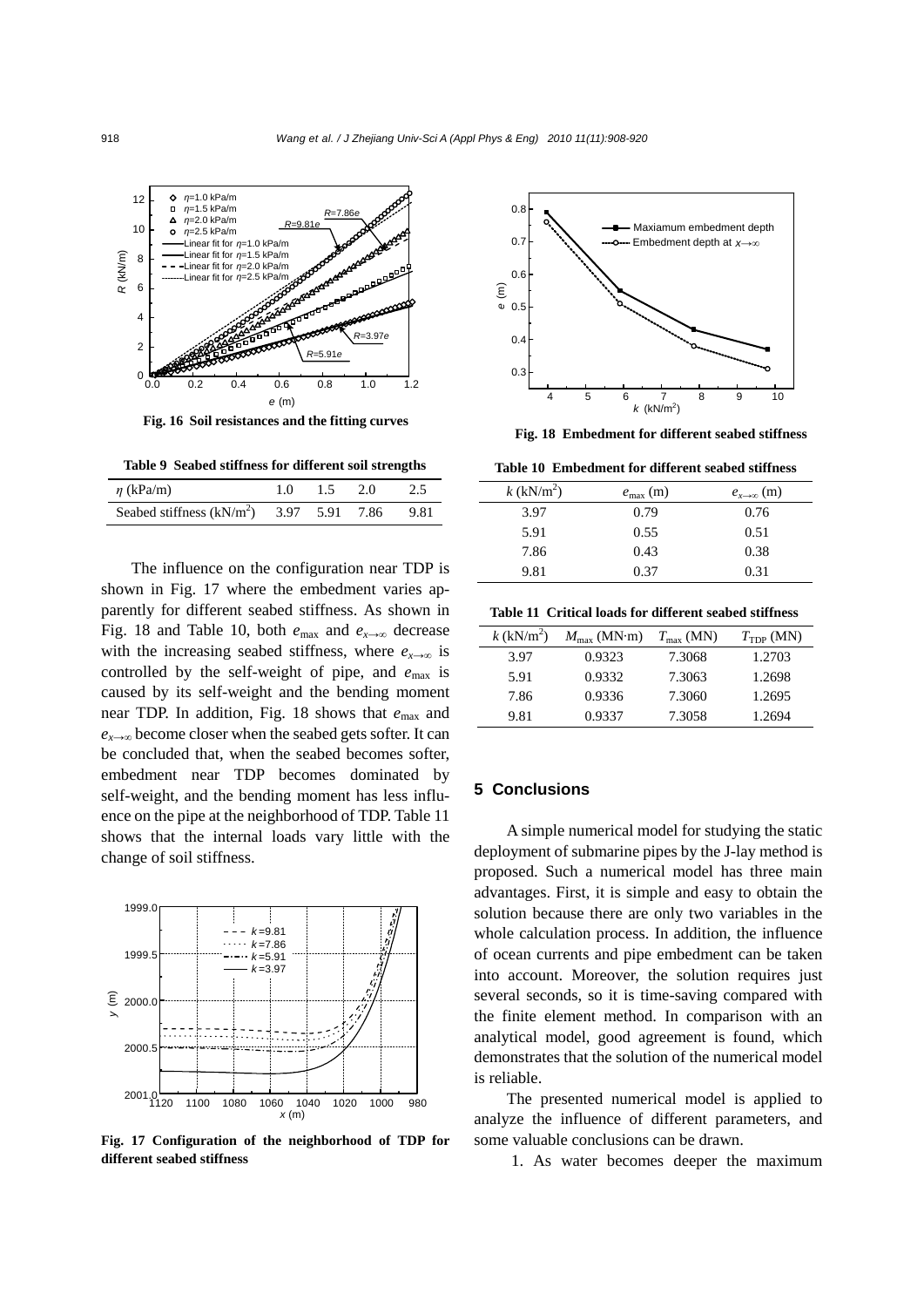bending moment becomes smaller, which is beneficial to the safety of pipelines. Yet, the increasing tension brings higher requirements on the capacity of the laying vessel. In addition, less embedment near TDP appears in deeper water, thus the pipe is more likely to move under thermal load, when transporting oil at high temperature.

2. When current velocity becomes larger, the bending moment along the pipe increases rapidly. This is absolutely different from pipe in calm water. For a current velocity of 2 m/s at the top, the maximum bending moment is far beyond control, which is very dangerous to the pipe. Thus, the influence of ocean currents must be taken into consideration. It is recommended to lay pipelines in good sea conditions, and the laying vessel needs to be powerful enough to resist rough sea conditions.

3. The steeper the top angle becomes, the smaller the required maximum axial force becomes, but the maximum bending moment becomes larger. So the top angle should be strictly controlled to make sure that both the axial tension and bending moment never exceed safe limits. The pipe embedment is also very important, and the maximum embedment of pipe increases for steeper top angles.

4. The seabed stiffness has a significant influence on the embedment of pipes, but very little influence on the internal loads. In addition, the bending moment at the neighborhood of TDP has less influence on the pipe if the seabed becomes softer. For muddy seabed, the catenary may give a good approximation for the overall pipeline.

The calculation results have proved the ability of the numerical model. However, some assumptions are made for the simplification in the above investigation, so further work needs to be carried out to ignore these assumptions, such as the consideration of 3D analysis and dynamic behaviors of pipe in currents.

#### **References**

- Aubeny, C.P., Dunlap, W.A., 2003. Penetration of Cylindrical Objects in Soft Mud. Proc. IEEE Oceans, San Diego, CA, USA, p.2068-2073.
- Aubeny, C.P., Shi, H., Murff, J.D., 2005. Collapse loads for a cylinder embedded in trench in cohesive soil. *International Journal of Geomechanics*, **5**(4):320-325. [doi:10. 1061/(ASCE)1532-3641(2005)5:4(320)]
- Aubeny, C.P., Biscontin, G., Zhang, J., 2006. Seafloor Interaction with Steel Catenary Risers. Final Project Report,

Texas A&M University, USA.

- Berteaux, H.O., 1976. Buoy Engineering. John Wiley and Sons, New York.
- Brando, P., Sebastiani, G., 1971. Determination of Sealines Elastic Curves and Stresses to be Expected during Operation. Third Annual Offshore Technology Conference, Houston, Texas, OTC 1354.
- Bridge, C., Laver, K., Clukey, E., Evans, T., 2004. Steel Catenary Riser Touchdown Point Vertical Interaction Models. Offshore Technology Conference, Houston, Texas, OTC 16628, p.1-8.
- Burgess, J.J., 1994. The Deployment of an Undersea Cable System in Sheared Current. Proceedings of BOSS, **2**:327-334.
- Casarella, M.J., Parsons, M., 1970. Cable systems under hydrodynamic loading. *Marine Technology Society Journal*, **4**(4):27-44.
- Cheuk, C.Y., White, D.J., Dingle, H.R.C., 2008. Upper bound plasticity analysis of a partially-embedded pipe under combined vertical and horizontal loading. *Soils and Foundations*, **48**(1):133-140.
- Dixon, D.A., Rultledge, D.R., 1968. Stiffened catenary calculation in pipeline laying problem. *Journal of Engineering for Industry*, **90**B(1):153-160.
- Guarracino, F., Mallardo, V., 1999. A refined analytical analysis of submerged pipelines in seabed laying. *Applied Ocean Research*, **21**(6):281-293. [doi:10.1016/S0141- 1187(99)00020-6]
- Langner, C.G., 1984. Relationships for Deepwater Suspended Pipe Spans. Proc. Offshore Mechanics and Arctic Engineering Symposium, New Orleans, Louisiana, p.552-558.
- Lenci, S., Callegari, M., 2005. Simple analytical models for the J-lay problem. *Acta Mechanica*, **178**(1-2):23-39. [doi:10. 1007/s00707-005-0239-x]
- Li, Z.G., Wang, C., He, N., Zhao, D.Y., 2008. An overview of deepwater pipeline laying technology. *China Ocean Engineering*, **22**(3):521-532.
- Liang, Z.T., 2008. Analysis on Mechanical Performance for Deep-water Pipe-laying. MS Thesis, Zhejiang University, China (in Chinese).
- Merifield, R.S., White, D.J., Randolph, M.F., 2008. The ultimate undrained resistance of partially embedded pipelines. *Géotechnique*, **58**(6):461-470. [doi:10.1680/geot. 2007.00097]
- Merifield, R.S., White, D.J., Randolph, M.F., 2009. Effect of surface heave on response of partially embedded pipelines on clay. *Journal of Geotechnical and Geoenvironmental Engineering*, **135**(6):819-829. [doi:10.1061/ (ASCE)GT.1943-5606.0000070]
- Morison, J.R., O'Brien, M.P., Johnson, J.W., Schaaf, S.A., 1950. The Force Exerted by Surface Waves on Piles. Petroleum Transactions, AIME, **189**:149-154.
- Murff, J.D., Wanger, D.A., Randolph, M.F., 1989. Pipe penetration in cohesive soil. *Géotechnique*, **39**(2):213-229. [doi:10.1680/geot.1989.39.2.213]
- Palmer, A.C., Hutchinson, G., Ells, W.J., 1974. Configuration of submarine pipelines during laying operations. *Journal*